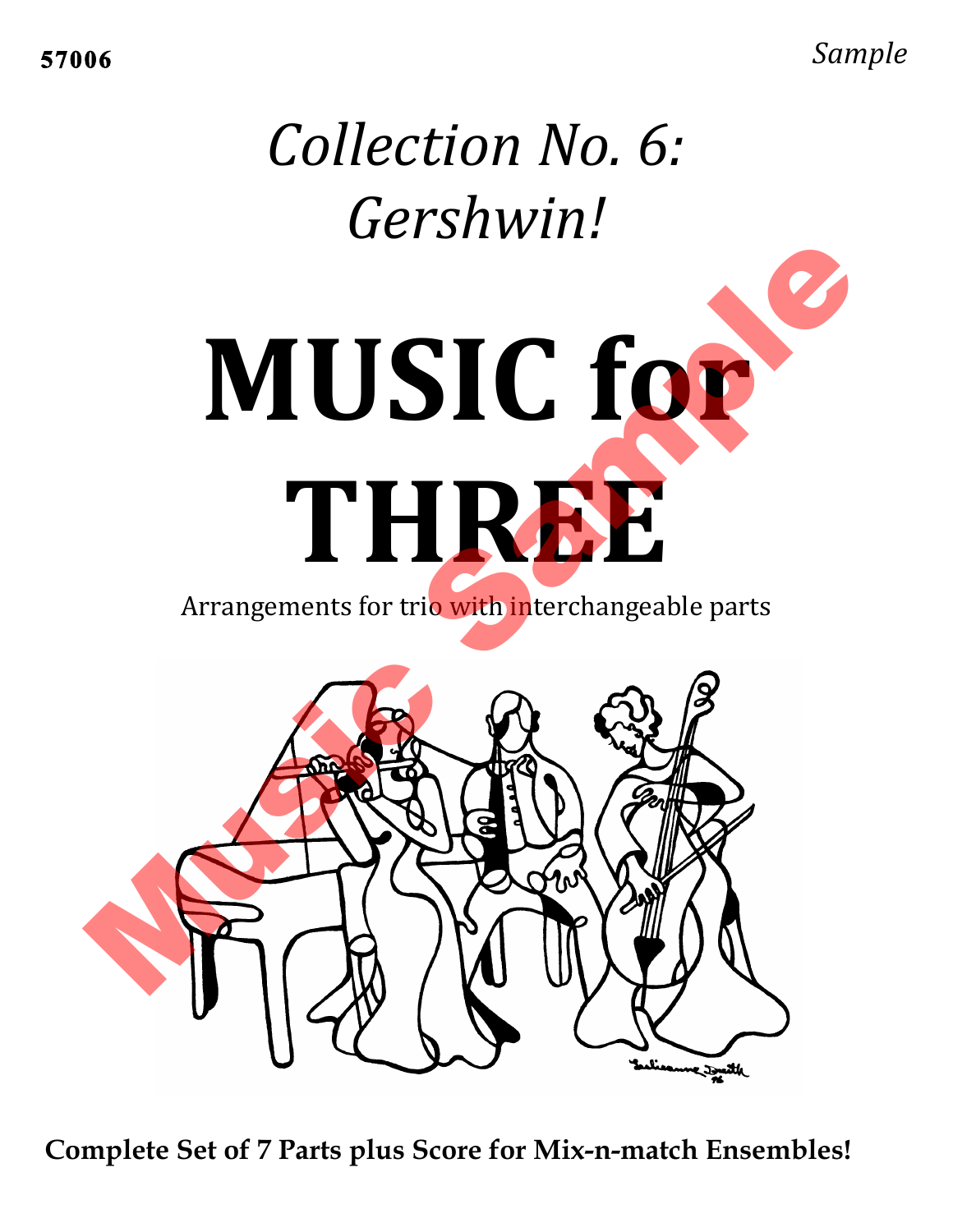Music for Three, Collection No. 6 GERSHWIN!

 $\overline{\phantom{a}}$ 

### **Table of Contents**

I Got Rhythm from "Girl Crazy"

Someone to Watch Over Me from "Oh, Kay ERSHWIN!<br>
of Contents<br>
m from "Girl Crazy"<br>
atch Over Me from "Oh,<br>
Kay"

Summertime from "Porgy and Bess"

Strike Up the Band from "Strike Up the Band"

They Can't Take That Away from Me from Summertime from<br>Strike Up the Band fi<br>Band<br>They Can't Take That<br>"Shall We "Shall We Dance<sub>"</sub>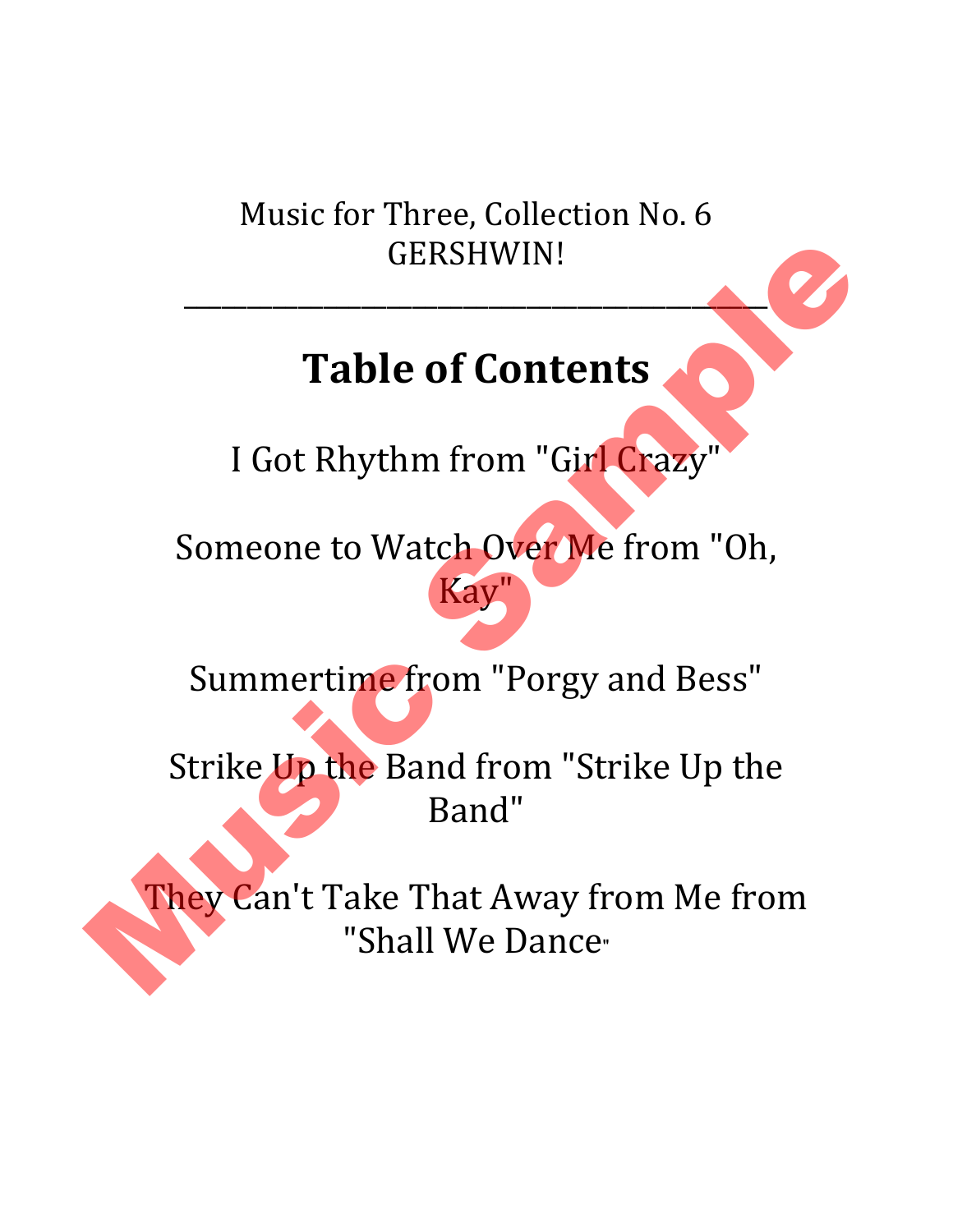George Gershwin and Ira Gershwin

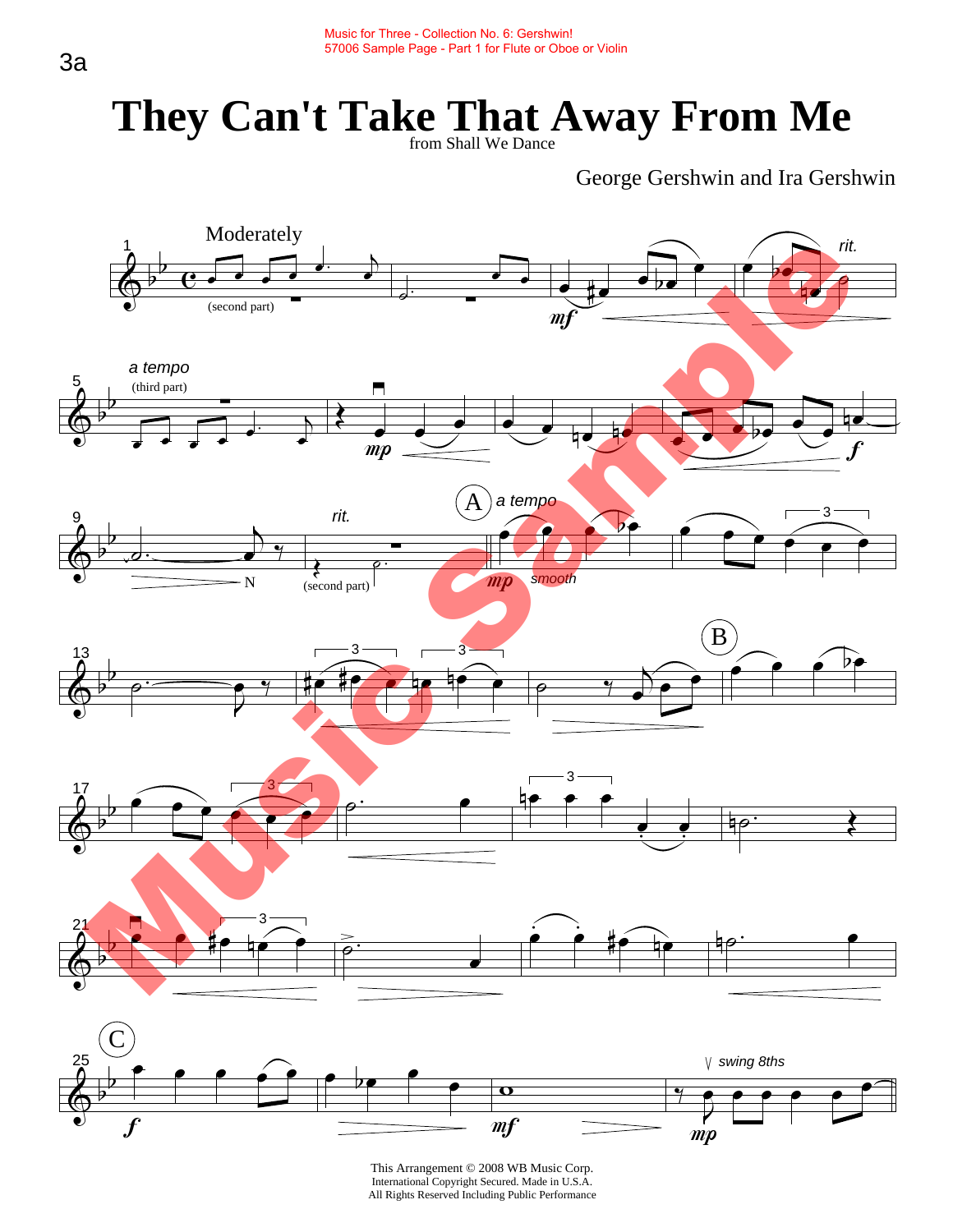George Gershwin and Ira Gershwin



International Copyright Secured. Made in U.S.A. All Rights Reserved Including Public Performance This Arrangement © 2008 WB Music Corp.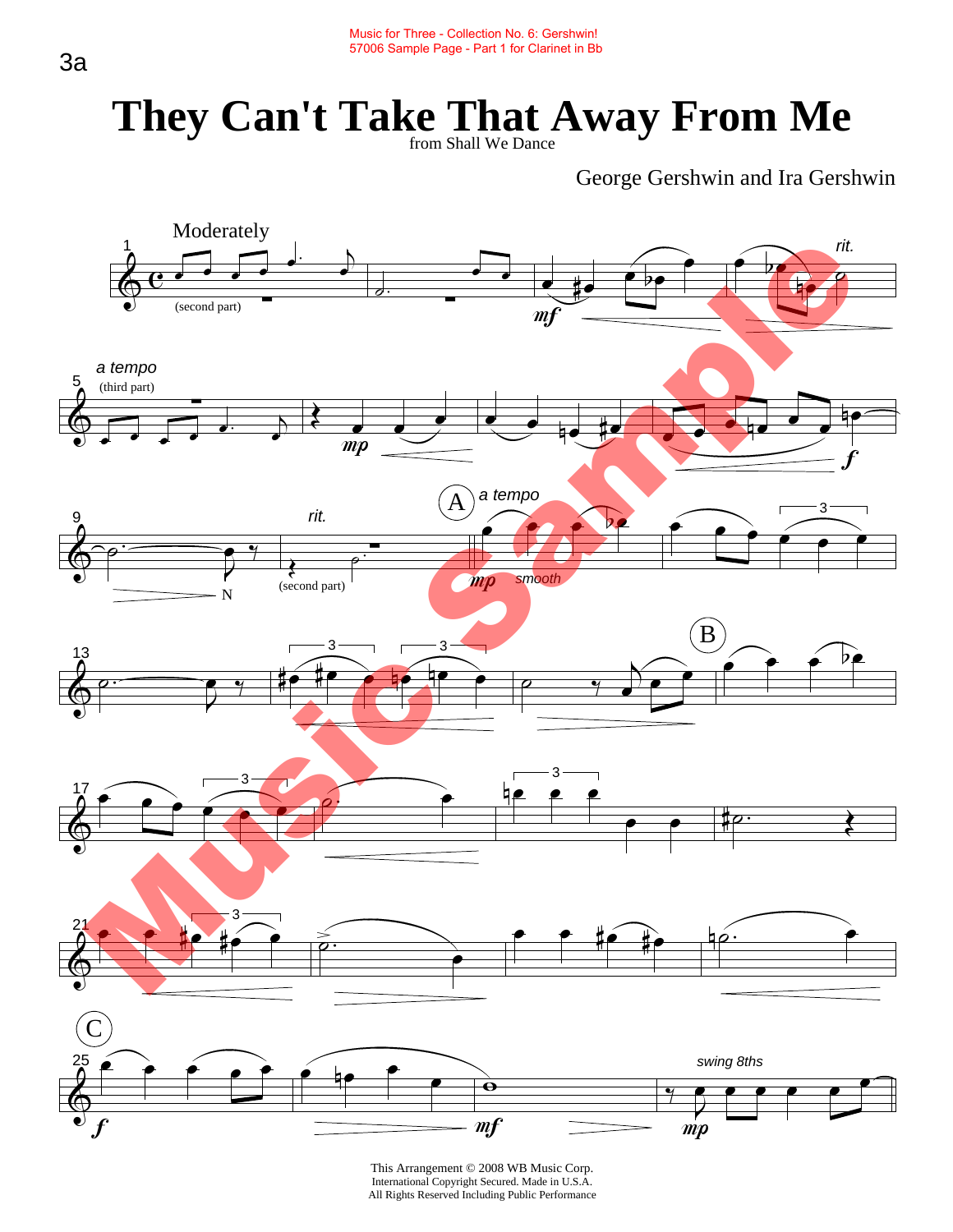George Gershwin and Ira Gershwin

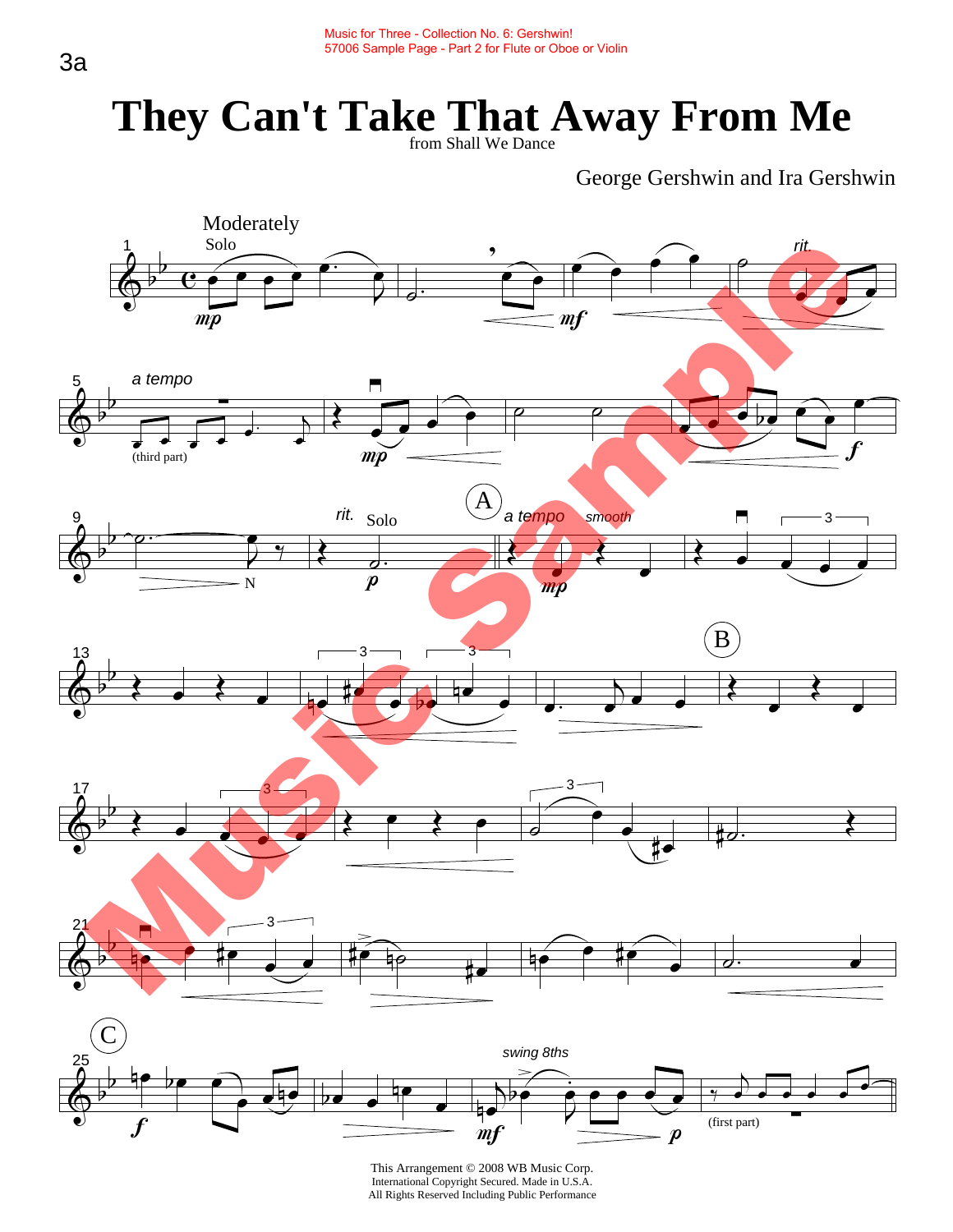George Gershwin and Ira Gershwin

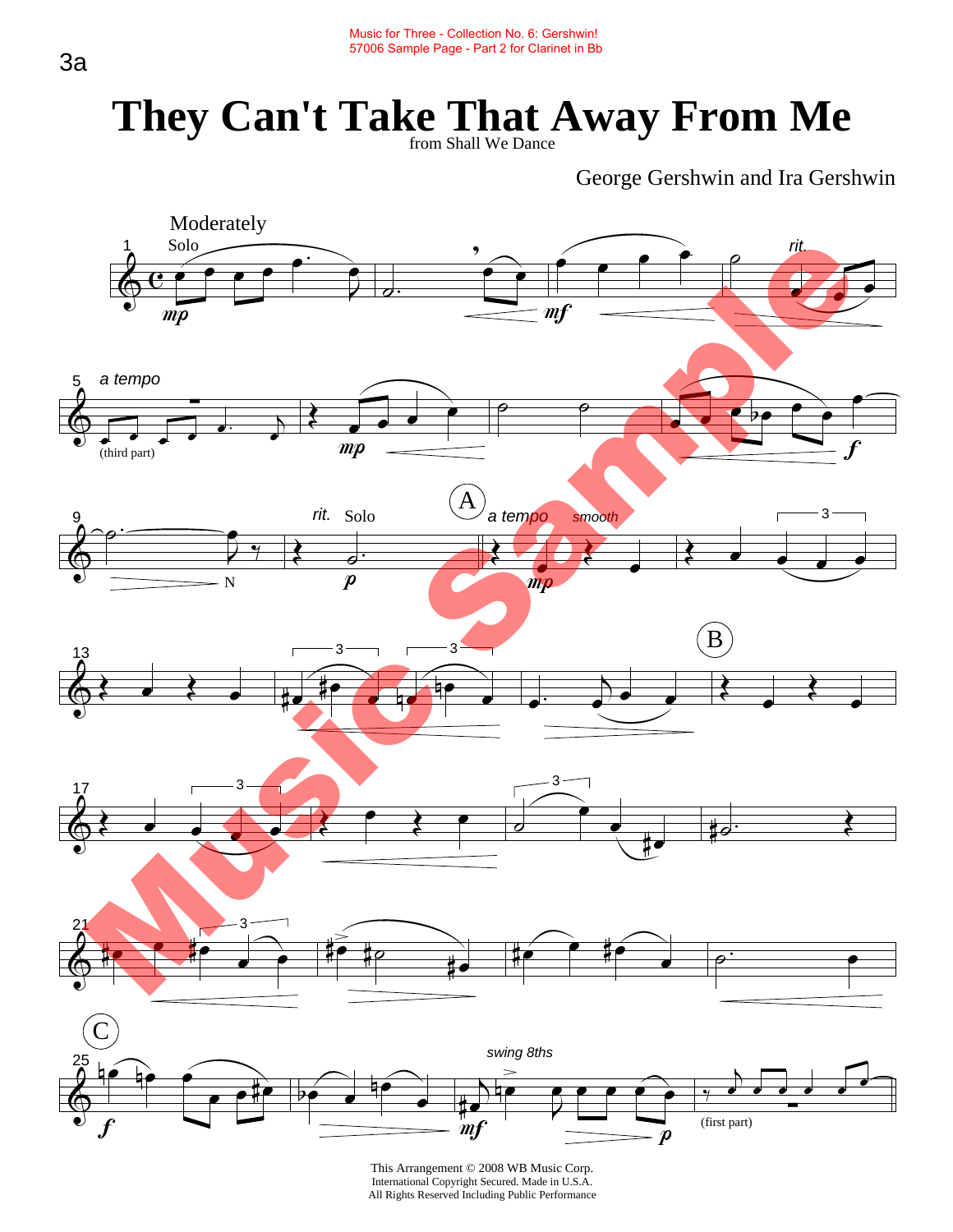George Gershwin and Ira Gershwin

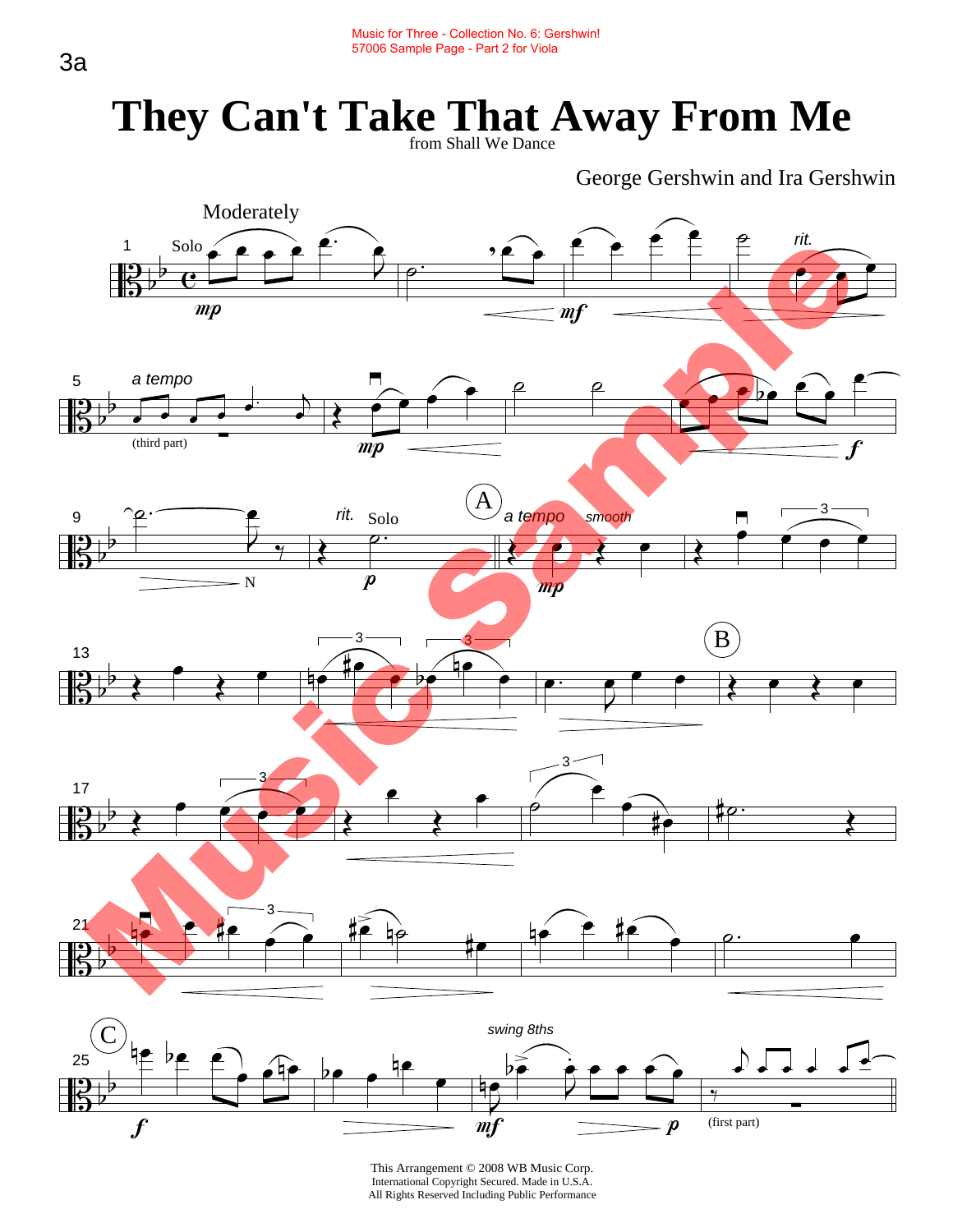George Gershwin and Ira Gershwin

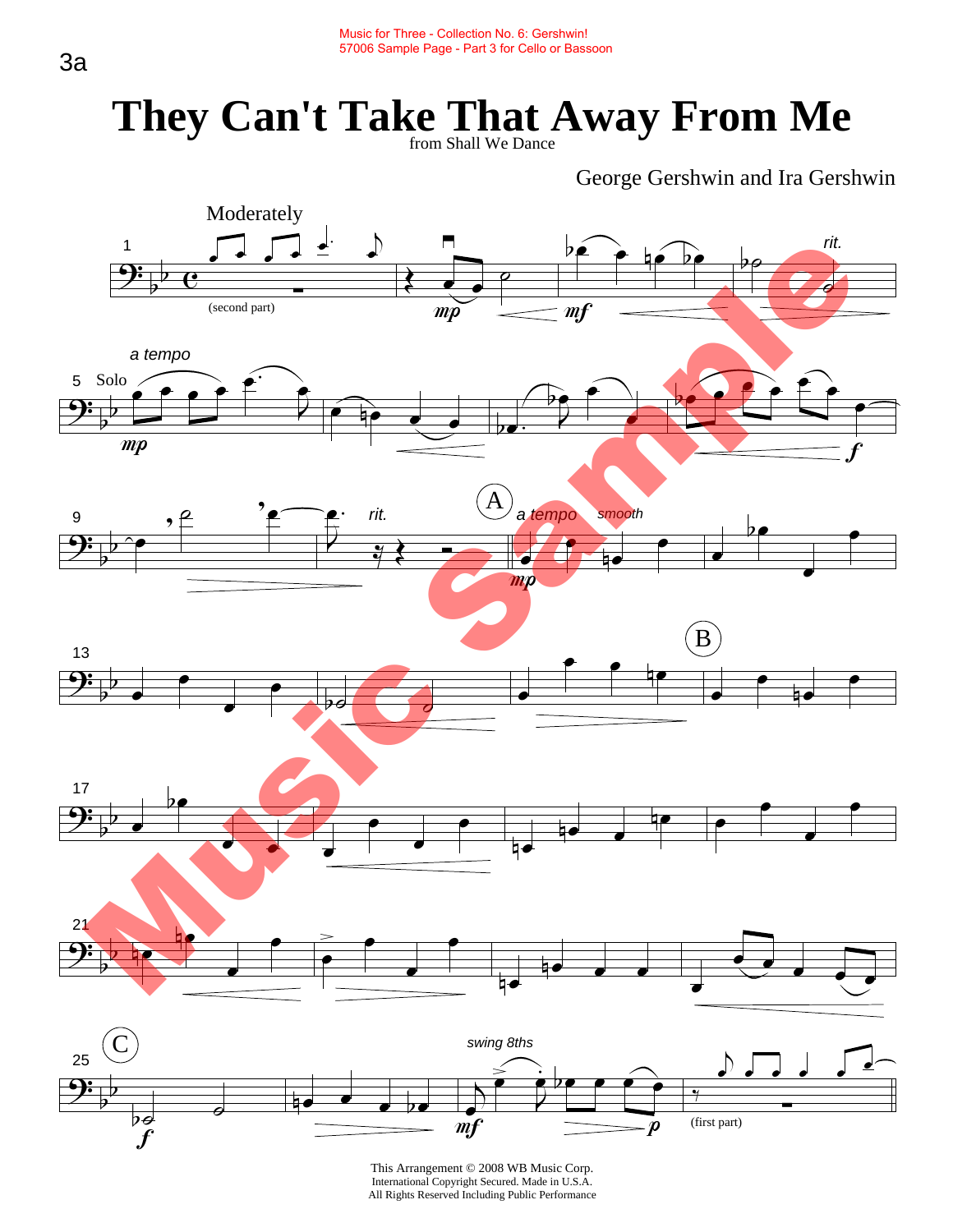George Gershwin and Ira Gershwin

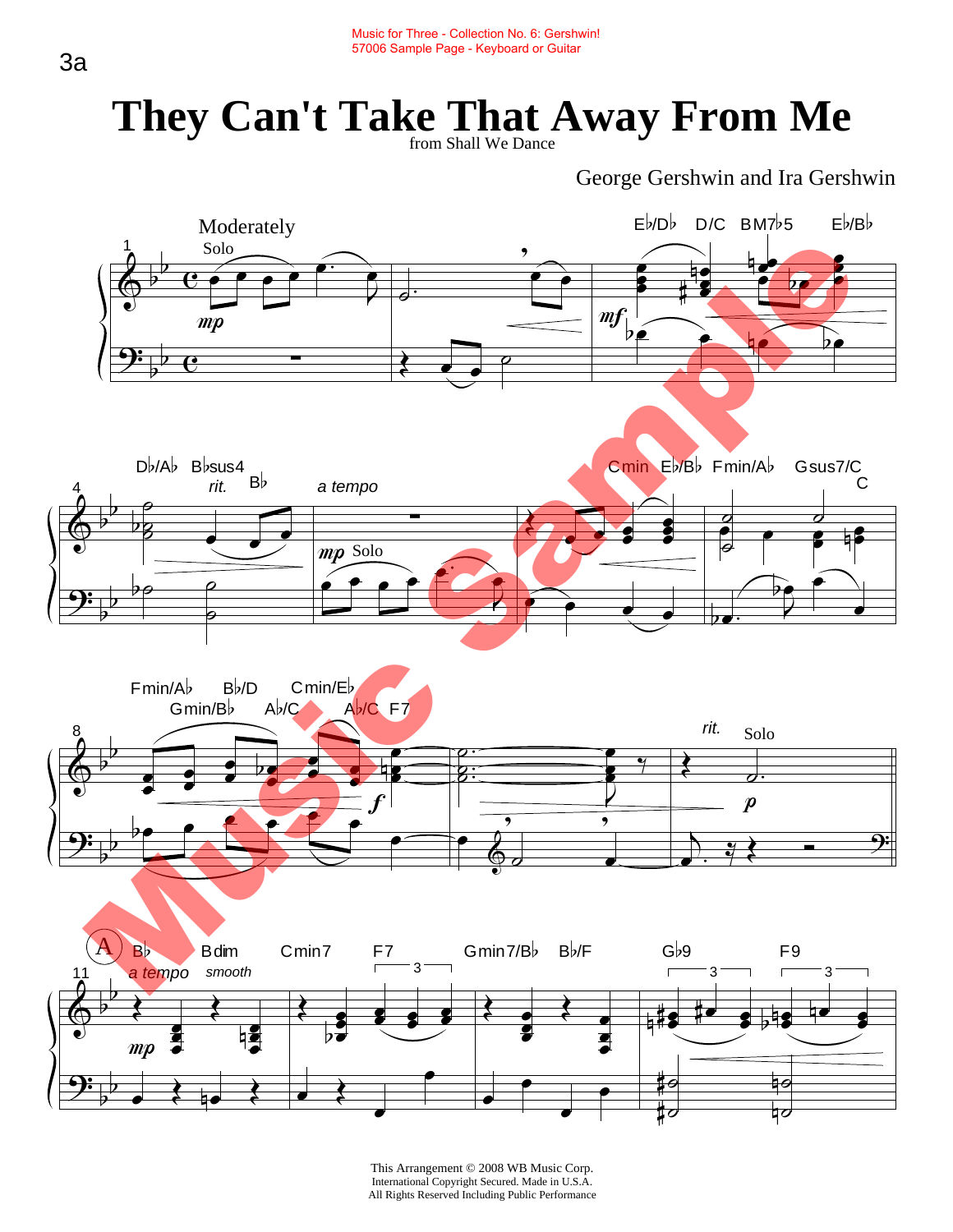George Gershwin and Ira Gershwin